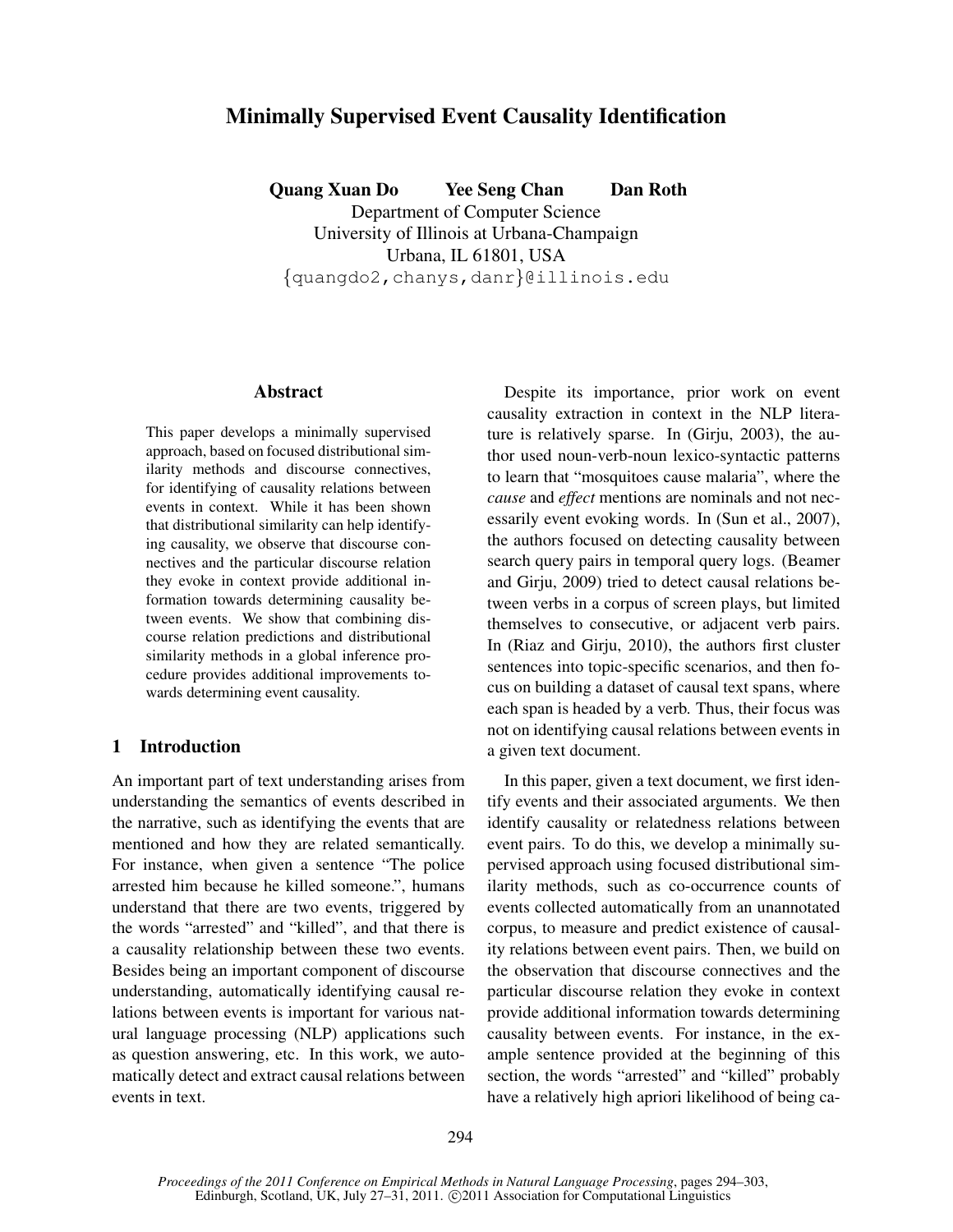sually related. However, knowing that the connective "because" evokes a contingency discourse relation between the text spans "The police arrested him" and "he killed someone" provides further evidence towards predicting causality. The contributions of this paper are summarized below:

- Our focus is on identifying causality between event pairs in context. Since events are often triggered by either verbs (e.g. "attack") or nouns (e.g. "explosion"), we allow for detection of causality between verb-verb, verb-noun, and noun-noun triggered event pairs. To the best of our knowledge, this formulation of the task is novel.
- We developed a minimally supervised approach for the task using focused distributional similarity methods that are automatically collected from an unannotated corpus. We show that our approach achieves better performance than two approaches: one based on a frequently used metric that measures association, and another based on the effect-control-dependency (ECD) metric described in a prior work (Riaz and Girju, 2010).
- We leverage on the interactions between event causality prediction and discourse relations prediction. We combine these knowledge sources through a global inference procedure, which we formalize via an Integer Linear Programming (ILP) framework as a constraint optimization problem (Roth and Yih, 2004). This allows us to easily define appropriate constraints to ensure that the causality and discourse predictions are coherent with each other, thereby improving the performance of causality identification.

### 2 Event Causality

In this work, we define an event as an action or occurrence that happens with associated participants or arguments. Formally, we define an event  $e$ as:  $p(a_1, a_2, \ldots, a_n)$ , where the predicate p is the word that triggers the presence of  $e$  in text, and  $a_1, a_2, \ldots, a_n$  are the arguments associated with e. Examples of predicates could be *verbs* such as "attacked", "employs", *nouns* such as "explosion",

"protest", etc., and examples of the arguments of "attacked" could be its *subject* and *object* nouns.

To measure the causality association between a pair of events  $e_i$  and  $e_j$  (in general,  $e_i$  and  $e_j$ could be extracted from the same or different documents), we should use information gathered about their predicates and arguments. A simple approach would be to directly calculate the pointwise mutual information (PMI)<sup>1</sup> between  $p^i(a_1^i, a_2^i, \dots, a_n^i)$ and  $p^j(a_1^j)$  $j, a_2^j$  $(2^j_2, \ldots, a^j_m)$ . However, this leads to very sparse counts as the predicate  $p^i$  with its list of arguments  $a_1^i, \ldots, a_n^i$  would rarely co-occur (within some reasonable context distance) with predicate  $p^j$ and its entire list of arguments  $a_1^j$  $a_1^j, \ldots, a_m^j$ . Hence, in this work, we measure causality association using three separate components and focused distributional similarity methods collected about event pairs as described in the rest of this section.

#### 2.1 Cause-Effect Association

We measure the causality or cause-effect association (CEA) between two events  $e_i$  and  $e_j$  using the following equation:

$$
CEA(e_i, e_j) =
$$
  
\n
$$
s_{pp}(e_i, e_j) + s_{pa}(e_i, e_j) + s_{aa}(e_i, e_j)
$$
 (1)

where  $s_{pp}$  measures the association between event predicates,  $s_{pa}$  measures the association between the predicate of an event and the arguments of the other event, and  $s_{aa}$  measures the association between event arguments. In our work, we regard each event e as being triggered and rooted at a predicate p.

### 2.1.1 Predicate-Predicate Association

We define  $s_{pp}$  as follows:

$$
s_{pp}(e_i, e_j) = PMI(p^i, p^j) \times \max(u^i, u^j)
$$

$$
\times IDF(p^i, p^j) \times Dist(p^i, p^j)
$$
 (2)

which takes into account the PMI between predicates  $p^i$  and  $p^j$  of events  $e_i$  and  $e_j$  respectively, as well as various other pieces of information. In Suppes' *Probabilistic theory of Casuality* (Suppes, 1970), he highlighted that event  $e$  is a possible cause of event  $e'$ , if  $e'$  happens more frequently with  $e$  than

<sup>&</sup>lt;sup>1</sup>PMI is frequently used to measure association between variables.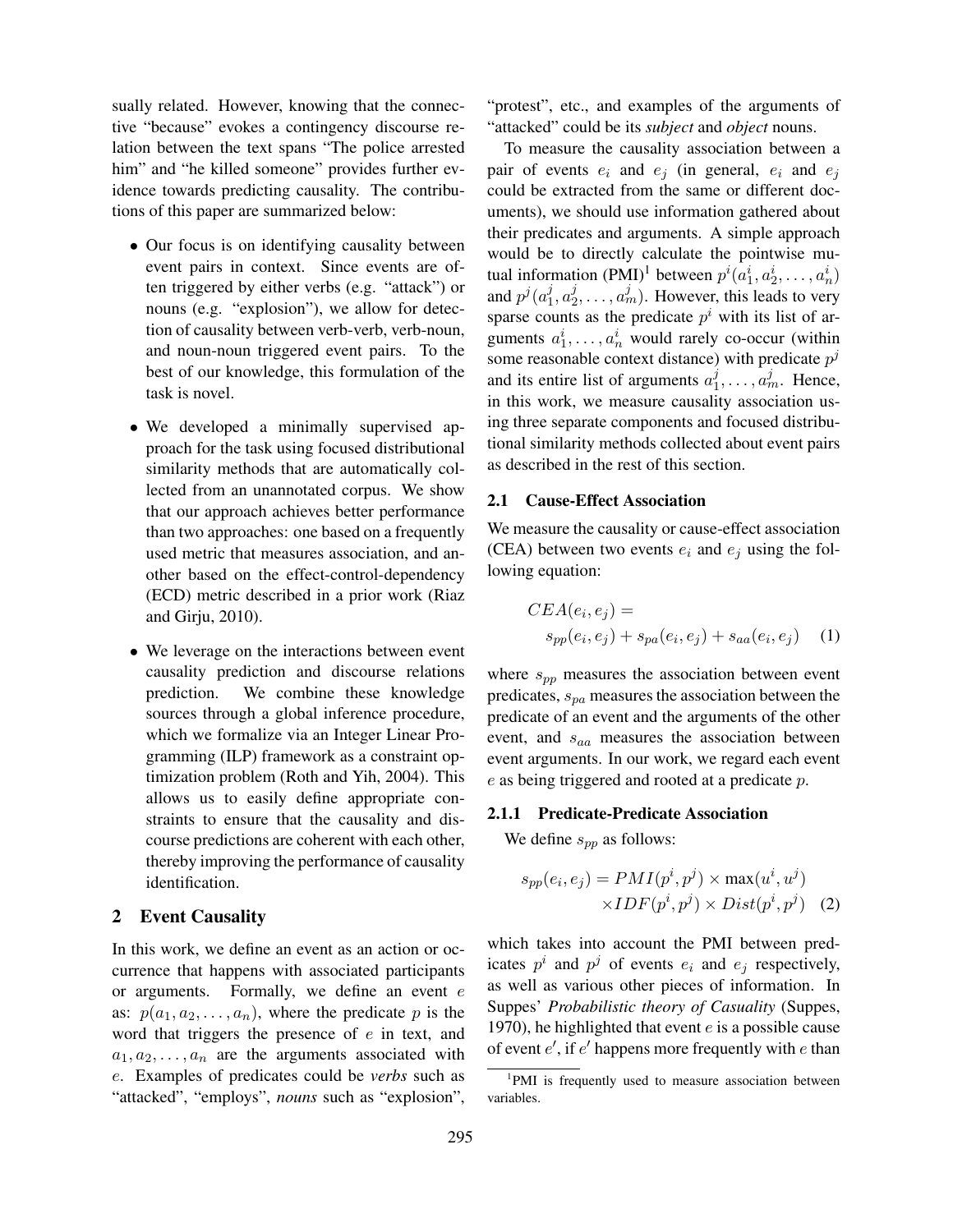by itself, i.e.  $P(e'|e) > P(e')$ . This can be easily rewritten as  $\frac{P(e,e')}{P(e)P(e)}$  $\frac{P(e,e)}{P(e)P(e')} > 1$ , similar to the definition of PMI:

$$
PMI(e, e') = log \frac{P(e, e')}{P(e)P(e')}
$$

which is only positive when  $\frac{P(e,e')}{P(e)P(e)}$  $\frac{F(e,e)}{P(e)P(e')} > 1.$ 

Next, we build on the intuition that event predicates appearing in a large number of documents are probably not important or discriminative. Thus, we penalize these predicates when calculating  $s_{pp}$  by adopting the inverse document frequency (idf):

$$
IDF(p^i, p^j) = idf(p^i) \times idf(p^j) \times idf(p^i, p^j),
$$

where  $\textit{id}f(p) = \log \frac{D}{1+N}$ , D is the total number of documents in the collection and  $N$  is the number of documents that *p* occurs in.

We also award event pairs that are closer together, while penalizing event pairs that are further apart in texts, by incorporating the distance measure of Leacock and Chodorow (1998), which was originally used to measure similarity between concepts:

$$
Dist(p^i, p^j) = -log \frac{|sent(p^i) - sent(p^j)| + 1}{2 \times ws},
$$

where  $sent(p)$  gives the sentence number (index) in which  $p$  occurs and  $ws$  indicates the window-size (of sentences) used. If  $p^i$  and  $p^j$  are drawn from the same sentence, the numerator of the above fraction will return 1. In our work, we set  $ws$  to 3 and thus, if  $p<sup>i</sup>$  occurs in sentence k, the furthest sentence that  $p^j$  will be drawn from, is sentence  $k + 2$ .

The final component of Equation 2,  $max(u^i, u^j)$ , takes into account whether predicates (events)  $p^i$  and  $p^j$  appear most frequently with each other.  $u^i$  and  $u^j$ are defined as follows:

$$
u^{i} = \frac{P(p^{i}, p^{j})}{\max_{k} [P(p^{i}, p^{k})] - P(p^{i}, p^{j}) + \epsilon}
$$

$$
u^{j} = \frac{P(p^{i}, p^{j})}{\max_{k} [P(p^{k}, p^{j})] - P(p^{i}, p^{j}) + \epsilon},
$$

where we set  $\epsilon = 0.01$  to avoid zeros in the denominators.  $u^i$  will be maximized if there is no other predicate  $p^k$  having a higher co-occurrence probability with  $p^i$ , i.e.  $p^k = p^j$ .  $u^j$  is treated similarly.

# 2.1.2 Predicate-Argument and

# Argument-Argument Association

We define  $s_{pa}$  as follows:

$$
s_{pa}(e_i, e_j) = \frac{1}{|A_{e_j}|} \sum_{a \in A_{e_j}} PMI(p^i, a)
$$

$$
+ \frac{1}{|A_{e_i}|} \sum_{a \in A_{e_i}} PMI(p^j, a), \quad (3)
$$

where  $A_{e_i}$  and  $A_{e_j}$  are the sets of arguments of  $e_i$ and  $e_i$  respectively.

Finally, we define  $s_{aa}$  as follows:

$$
s_{aa}(e_i, e_j) = \frac{1}{|A_{e_i}||A_{e_j}|} \sum_{a \in A_{e_i}} \sum_{a' \in A_{e_j}} PMI(a, a') \tag{4}
$$

Together,  $s_{pa}$  and  $s_{aa}$  provide additional contexts and robustness (in addition to  $s_{pp}$ ) for measuring the cause-effect association between events  $e_i$  and  $e_j$ .

Our formulation of CEA is inspired by the ECD metric defined in (Riaz and Girju, 2010):

$$
ECD(a, b) = \max(v, w) \times -log \frac{dis(a, b)}{2 \times maxDistance}, (5)
$$

where

$$
v = \frac{P(a,b)}{P(b) - P(a,b) + \epsilon} \times \frac{P(a,b)}{\max_t [P(a,b_t)] - P(a,b) + \epsilon}
$$

$$
w = \frac{P(a,b)}{P(a) - P(a,b) + \epsilon} \times \frac{P(a,b)}{\max_t [P(a,t,b)] - P(a,b) + \epsilon},
$$

where ECD(a,b) measures the causality between two events  $a$  and  $b$  (headed by verbs), and the second component in the ECD equation is similar to  $Dist(p^i, p^j)$ . In our experiments, we will evaluate the performance of ECD against our proposed approach.

So far, our definitions in this section are generic and allow for any list of event argument types. In this work, we focus on two argument types: agent (subject) and patient (object), which are typical core arguments of any event. We describe how we extract event predicates and their associated arguments in the section below.

### 3 Verbal and Nominal Predicates

We consider that events are not only triggered by verbs but also by nouns. For a verb (verbal predicate), we extract its subject and object from its associated dependency parse. On the other hand, since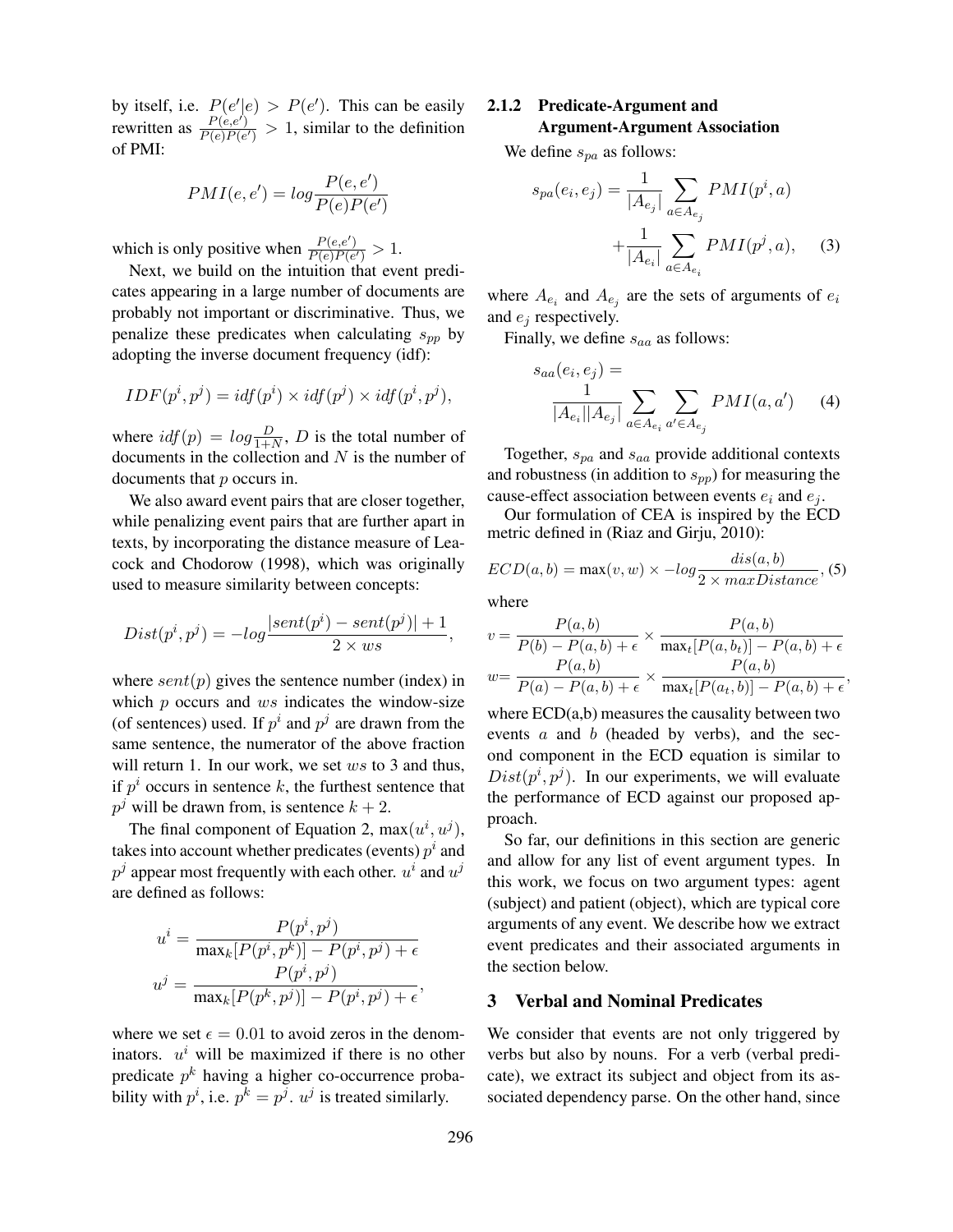events are also frequently triggered by nominal predicates, it is important to identify an appropriate list of event triggering nouns. In our work, we gathered such a list using the following approach:

- We first gather a list of deverbal nouns from the set of most frequently occurring (in the Gigaword corpus) 3,000 verbal predicate types. For each verb type  $v$ , we go through all its Word-Net<sup>2</sup> senses and gather all its derivationally related nouns  $\mathcal{N}_v$ <sup>3</sup>.
- From  $\mathcal{N}_v$ , we heuristically remove nouns that are less than three characters in length. We also remove nouns whose first three characters are different from the first three characters of  $v$ . For each of the remaining nouns in  $\mathcal{N}_v$ , we measured its Levenstein (edit) distance from  $v$  and keep the noun(s) with the minimum distance. When multiple nouns have the same minimum distance from  $v$ , we keep all of them.
- To further prune the list of nouns, we next removed all nouns ending in "er", "or", or "ee", as these nouns typically refer to a person, e.g. "writer", "doctor", "employee". We also remove nouns that are not hyponyms (children) of the first WordNet sense of the noun "event"<sup>4</sup> .
- Since we are concerned with nouns denoting events, FrameNet (Ruppenhofer et al., 2010) (FN) is a good resource for mining such nouns. FN consists of frames denoting situations and events. As part of the FN resource, each FN frame consists of a list of lexical units (mainly verbs and nouns) representing the semantics of the frame. Various frame-to-frame relations are also defined (in particular the *inheritance* relation). Hence, we gathered all the children frames of the FN frame "Event". From these children frames, we then gathered all their noun lexical units (words) and add them to our list of

nouns. Finally, we also add a few nouns denoting natural disaster from Wikipedia<sup>5</sup>.

Using the above approach, we gathered a list of about 2,000 noun types. This current approach is heuristics based which we intend to improve in the future, and any such improvements should subsequently improve the performance of our causality identification approach.

Event triggering deverbal nouns could have associated arguments (for instance, acting as subject, object of the deverbal noun). To extract these arguments, we followed the approach of (Gurevich et al., 2008). Briefly, the approach uses linguistic patterns to extract subjects and objects for deverbal nouns, using information from dependency parses. For more details, we refer the reader to (Gurevich et al., 2008).

### 4 Discourse and Causality

Discourse connectives are important for relating different text spans, helping us to understand a piece of text in relation to its context:

[The police arrested him] because [he killed someone].

In the example sentence above, the discourse connective ("because") and the discourse relation it evokes (in this case, the *Cause* relation) allows readers to relate its two associated text spans, "The police arrested him" and "he killed someone". Also, notice that the verbs "arrested" and "killed", which *cross* the two text spans, are causally related. To aid in extracting causal relations, we leverage on the identification of discourse relations to provide additional contextual information.

To identify discourse relations, we use the Penn Discourse Treebank (PDTB) (Prasad et al., 2007), which contains annotations of discourse relations in context. The annotations are done over the Wall Street Journal corpus and the PDTB adopts a predicate-argument view of discourse relations. A discourse connective (e.g. because) takes two text spans as its arguments. In the rest of this section, we briefly describe the discourse relations in PDTB and highlight how we might leverage them to aid in determining event causality.

<sup>2</sup> http://wordnet.princeton.edu/

<sup>&</sup>lt;sup>3</sup>The WordNet resource provides derivational information on words that are in different syntactic (i.e. part-of-speech) categories, but having the same root (lemma) form and that are semantically related.

<sup>&</sup>lt;sup>4</sup>The first WordNet sense of the noun "event" has the meaning: "something that happens at a given place and time"

<sup>&</sup>lt;sup>5</sup>http://en.wikipedia.org/wiki/Natural\_disaster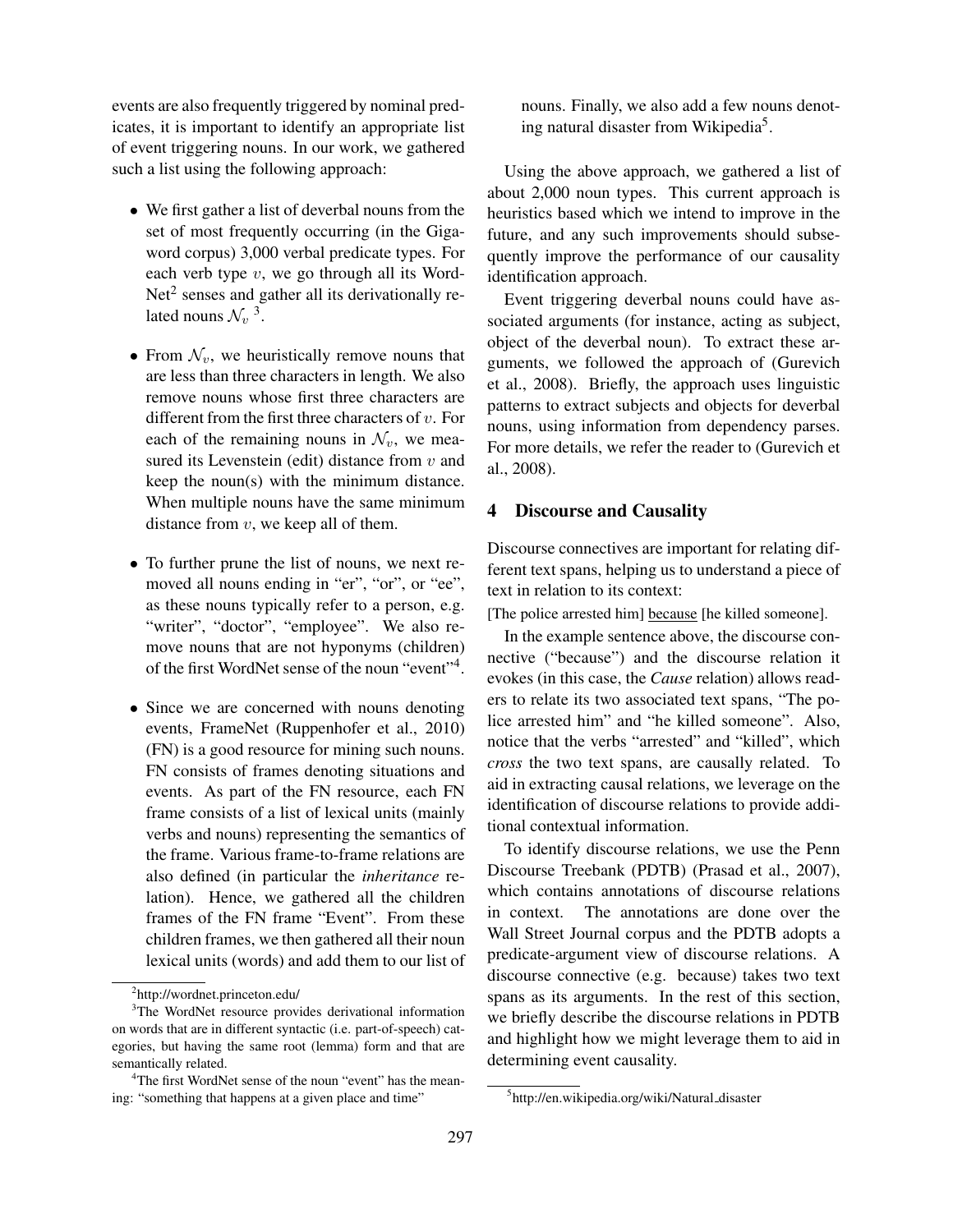| Coarse-grained relations | Fine-grained relations                                                |
|--------------------------|-----------------------------------------------------------------------|
| Comparison               | Concession, Contrast, Pragmatic-concession, Pragmatic-contrast        |
| Contingency              | Cause, Condition, Pragmatic-cause, Pragmatic-condition                |
| Expansion                | Alternative, Conjunction, Exception, Instantiation, List, Restatement |
| <b>Temporal</b>          | Asynchronous, Synchronous                                             |

Table 1: Coarse-grained and fine-grained discourse relations.

#### 4.1 Discourse Relations

PDTB contains annotations for four coarse-grained discourse relation types, as shown in the left column of Table 1. Each of these are further refined into several fine-grained discourse relations, as shown in the right column of the table. $6$  Next, we briefly describe these relations, highlighting those that could potentially help to determine event causality.

Comparison A *Comparison* discourse relation between two text spans highlights prominent differences between the situations described in the text spans. An example sentence is:

Contrast: [According to the survey, *x%* of Chinese Internet users prefer Google] whereas [*y%* prefer Baidu].

According to the PDTB annotation manual (Prasad et al., 2007), the truth of both spans is independent of the established discourse relation. This means that the text spans are not causally related and thus, the existence of a *Comparison* relation should imply that there is no causality relation across the two text spans.

Contingency A *Contingency* relation between two text spans indicates that the situation described in one text span causally influences the situation in the other. An example sentence is:

Cause: [The first priority is search and rescue] because [many people are trapped under the rubble].

Existence of a *Contingency* relation potentially implies that there exists at least one causal event pair crossing the two text spans. The PDTB annotation manual states that while the *Cause* and *Condition* discourse relations indicate casual influence in their text spans, there is no causal influence in the text spans of the *Pragmatic-cause* and *Pragmatic-condition* relations. For instance, *Pragmatic-condition* indicates that one span provides the context in which the description of the situation in the other span is relevant; for example: Pragmatic-condition: If [you are thirsty], [there's beer in the fridge].

Hence, there is a need to also identify fine-grained discourse relations.

Expansion Connectives evoking *Expansion* discourse relations expand the discourse, such as by providing additional information, illustrating alternative situations, etc. An example sentence is:

Conjunction: [Over the past decade, *x* women were killed] and [*y* went missing].

Most of the *Expansion* fine-grained relations (except for *Conjunction*, which could connect arbitrary pieces of text spans) should not contain causality relations across its text spans.

Temporal These indicate that the situations described in the text spans are related temporally. An example sentence is:

Synchrony: [He was sitting at his home] when [the whole world started to shake].

Temporal precedence of the (cause) event over the (effect) event is a necessary, but not sufficient requisite for causality. Hence by itself, *Temporal* relations are probably not discriminative enough for determining event causality.

#### 4.2 Discourse Relation Extraction System

Our work follows the approach and features described in the state-of-the-art Ruby-based discourse system of (Lin et al., 2010), to build an inhouse Java-based discourse relation extraction system. Our system identifies explicit connectives in text, predict their discourse relations, as well as their associated text spans. Similar to (Lin et al., 2010), we achieved a competitive performance of slightly over 80% F1-score in identifying fine-grained relations for explicit connectives. Our system is developed using the Learning Based Java modeling lan-

<sup>6</sup> PDTB further refines these fine-grained relations into a final third level of relations, but we do not use them in this work.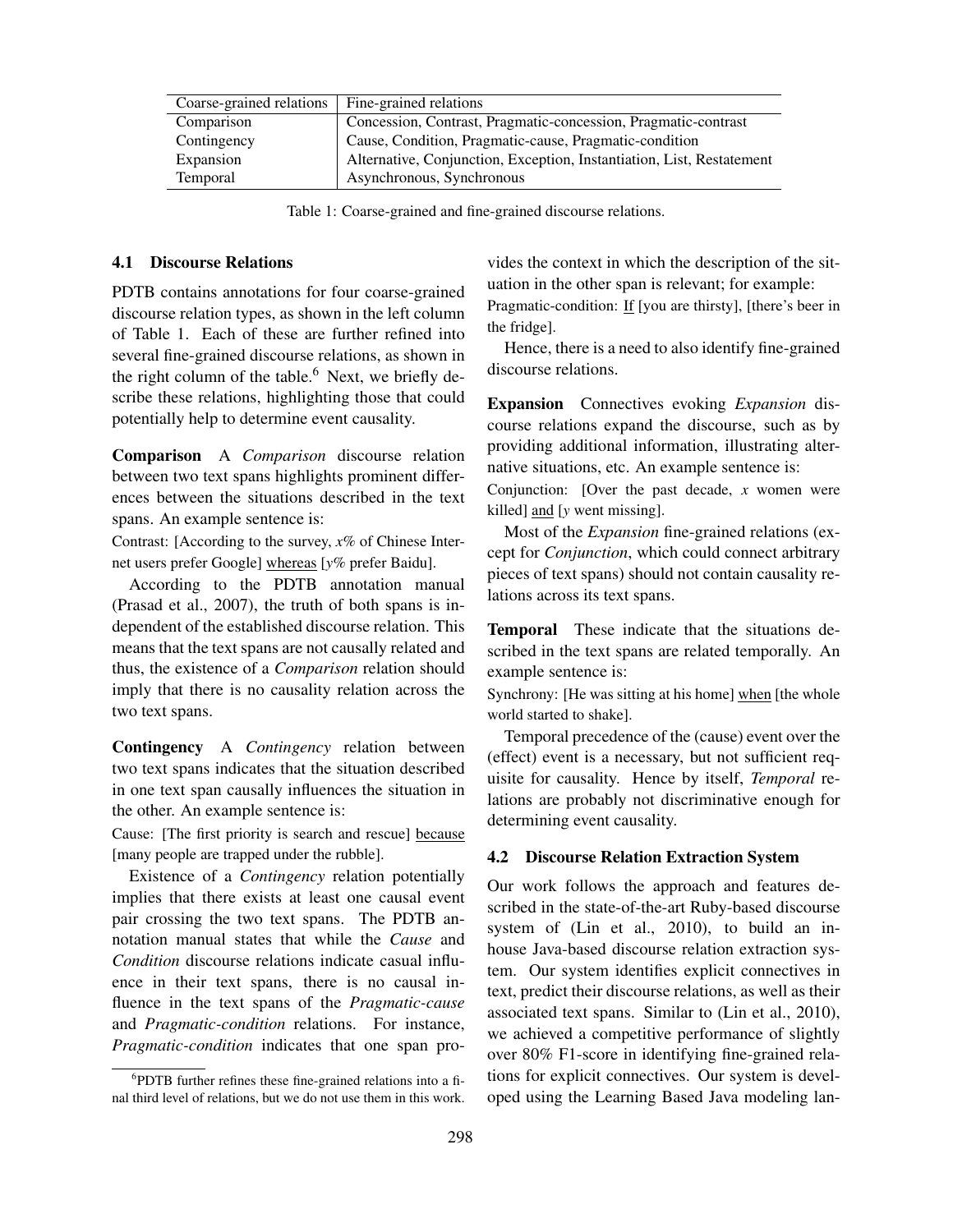guage (LBJ) (Rizzolo and Roth, 2010) and will be made available soon. Due to space constraints, we refer interested readers to (Lin et al., 2010) for details on the features, etc.

In the example sentences given thus far in this section, all the connectives were explicit, as they appear in the texts. PDTB also provides annotations for implicit connectives, which we do not use in this work. Identifying implicit connectives is a harder task and incorporating these is a possible future work.

### 5 Joint Inference for Causality Extraction

To exploit the interactions between event pair causality extraction and discourse relation identification, we define appropriate constraints between them, which can be enforced through the Constrained Conditional Models framework (aka ILP for NLP) (Roth and Yih, 2007; Chang et al., 2008). In doing this, the predictions of CEA (Section 2.1) and the discourse system are forced to cohere with each other. More importantly, this should improve the performance of using only CEA to extract causal event pairs. To the best of our knowledge, this approach for causality extraction is novel.

### 5.1 CEA & Discourse: Implementation Details

Let  $\mathcal E$  denote the set of event mentions in a document. Let  $\mathcal{EP} = \{(e_i, e_j) \in \mathcal{E} \times \mathcal{E} \mid e_i \in \mathcal{E}, e_j \in \mathcal{E}\}$  $\mathcal{E}, i \leq j, |sent(e_i) - sent(e_j)| \leq 2$  denote the set of event mention pairs in the document, where  $sent(e)$  gives the sentence number in which event  $e$ occurs. Note that in this work, we only extract event pairs that are at most two sentences apart. Next, we define  $\mathcal{L}_{ER}$  = {"causal", " $\neg$  causal"} to be the set of event relation labels that an event pair  $ep \in \mathcal{EP}$  can be associated with.

Note that the CEA metric as defined in Section 2.1 simply gives a score without it being bounded to be between 0 and 1.0. However, to use the CEA score as part of the inference process, we require that it be bounded and thus can be used as a binary prediction, that is, predicting an event pair as *causal* or ¬*causal*. To enable this, we use a few development documents to automatically find a threshold CEA score that separates scores indicating *causal* vs ¬*causal*. Based on this threshold, the original CEA scores are then rescaled to fall within 0 to 1.0. More details on this are in Section 6.2.

Let  $C$  denote the set of connective mentions in a document. We slightly modify our discourse system as follows. We define  $\mathcal{L}_{DR}$  to be the set of discourse relations. We initially add all the finegrained discourse relations listed in Table 1 to  $\mathcal{L}_{DR}$ . In the PDTB corpus, some connective examples are labeled with just a coarse-grained relation, without further specifying a fine-grained relation. To accommodate these examples, we add the coarsegrained relations *Comparison*, *Expansion*, and *Temporal* to  $\mathcal{L}_{DR}$ . We omit the coarse-grained *Contingency* relation from  $\mathcal{L}_{DR}$ , as we want to separate *Cause* and *Condition* from *Pragmatic-cause* and *Pragmatic-condition*. This discards very few examples as only a very small number of connective examples are simply labeled with a *Contingency* label without further specifying a fine-grained label. We then retrained our discourse system to predict labels in  $\mathcal{L}_{DR}$ .

#### 5.2 Constraints

We now describe the constraints used to support joint inference, based on the predictions of the CEA metric and the discourse classifier. Let  $s_c(dr)$  be the probability that connective  $c$  is predicated to be of discourse relation  $dr$ , based on the output of our discourse classifier. Let  $s_{ep}(er)$  be the CEA prediction score (rescaled to range in [0,1]) that event pair ep takes on the *causal* or ¬*causal* label er. Let  $x_{\langle c,dr \rangle}$  be a binary indicator variable which takes on the value 1 iff  $c$  is labeled with the discourse relation dr. Similarly, let  $y_{\langle ep, er \rangle}$  be a binary variable which takes on the value 1 iff  $ep$  is labeled as  $er$ . We then define our objective function as follows:

$$
\max\left[|\mathcal{L}_{DR}| \sum_{c \in \mathcal{C}} \sum_{dr \in \mathcal{L}_{DR}} s_c(dr) \cdot x_{\langle c, dr \rangle} + |\mathcal{L}_{ER}| \sum_{ep \in \mathcal{E}P} \sum_{er \in \mathcal{L}_{ER}} s_{ep}(er) \cdot y_{\langle ep, er \rangle}\right] (6)
$$

subject to the following constraints:

$$
\sum_{dr \in \mathcal{L}_{DR}} x_{\langle c, dr \rangle} = 1 \quad \forall c \in \mathcal{C}
$$
 (7)

$$
\sum_{er \in \mathcal{L}_{ER}} y_{\langle ep, er \rangle} = 1 \quad \forall ep \in \mathcal{EP}
$$
 (8)

$$
x_{\langle c, dr \rangle} \in \{0, 1\} \quad \forall c \in \mathcal{C}, dr \in \mathcal{L}_{DR} \tag{9}
$$
  

$$
y_{\langle ep, er \rangle} \in \{0, 1\} \quad \forall ep \in \mathcal{EP}, er \in \mathcal{L}_{ER}(10)
$$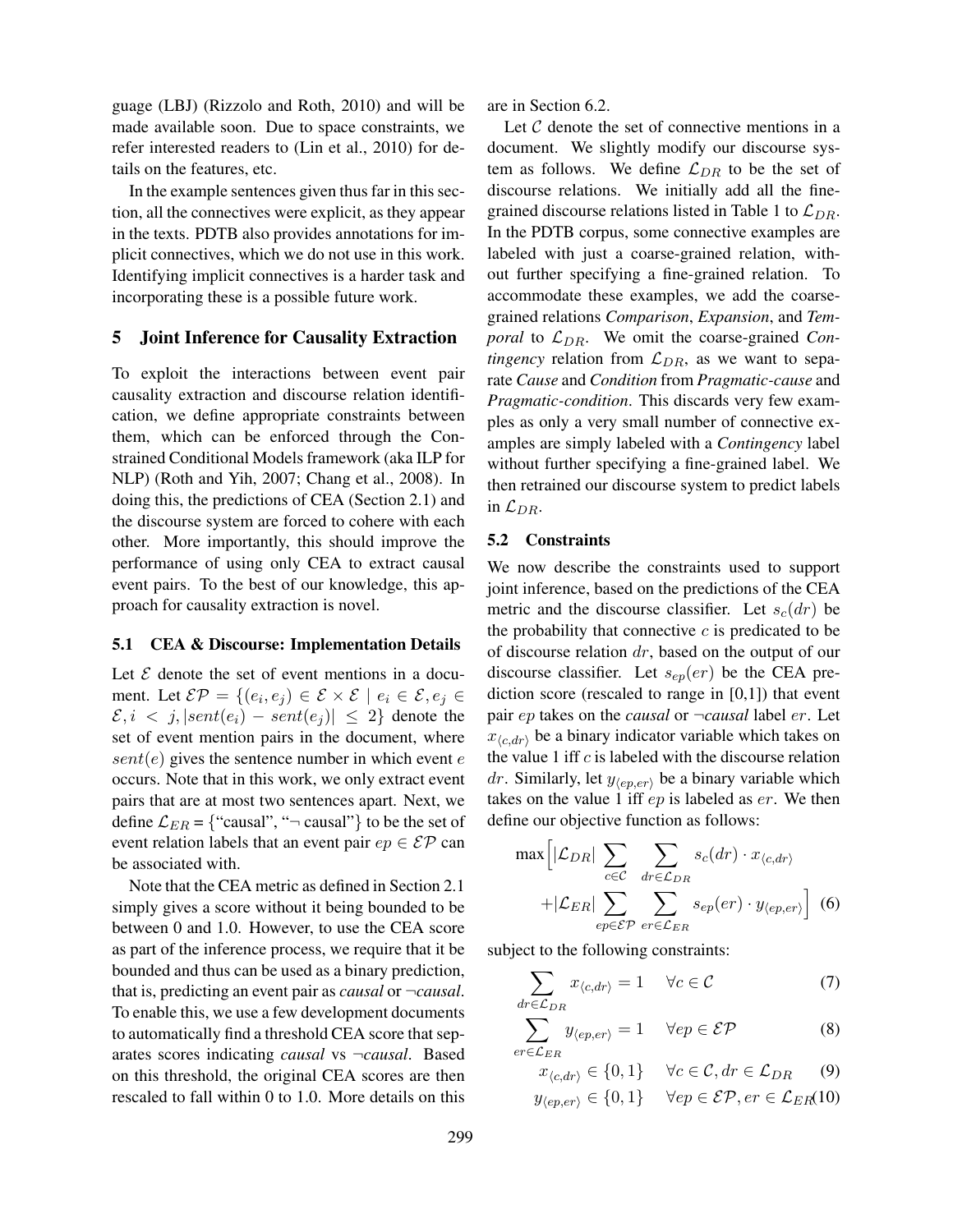Equation  $(7)$  requires that each connective c can only be assigned one discourse relation. Equation (8) requires that each event pair ep can only be *causal* or ¬*causal*. Equations (9) and (10) indicate that  $x_{\langle c, dr \rangle}$  and  $y_{\langle ep, er \rangle}$  are binary variables.

To capture the relationship between event pair causality and discourse relations, we use the following constraints:

$$
x_{\langle c, \text{``Cause''}\rangle} \le \sum_{ep \in \mathcal{EP}_c} y_{\langle ep, \text{``causal''}\rangle} \quad (11)
$$
  

$$
x_{\langle c, \text{``Condition''}\rangle} \le \sum_{ep \in \mathcal{EP}_c} y_{\langle ep, \text{``causal''}\rangle}, \quad (12)
$$

where both equations are defined  $\forall c \in C$ .  $\mathcal{E} \mathcal{P}_c$  is defined to be the set of event pairs that cross the two text spans associated with  $c$ . For instance, if the first text span of c contains two event mentions  $e_i$ ,  $e_j$ , and there is one event mention  $e_k$  in the second text span of c, then  $\mathcal{EP}_c = \{(e_i, e_k), (e_j, e_k)\}\$ . Finally, the logical form of Equation (11) can be written as:  $x_{\langle c, \text{``Case"}\rangle} \Rightarrow y_{\langle ep_i, \text{``causal"}\rangle} \vee \ldots \vee y_{\langle ep_j, \text{``causal"}\rangle},$ where  $ep_i, \ldots, ep_j$  are elements in  $\mathcal{EP}_c$ . This states that if we assign the *Cause* discourse label to c, then at least one of  $ep_i, \ldots, ep_j$  must be assigned as *causal*. The interpretation of Equation (12) is similar.

We use two more constraints to capture the interactions between event causality and discourse relations. First, we defined  $\mathcal{C}_{ep}$  as the set of connectives  $c$  enclosing each event of  $ep$  in each of its text spans, i.e.: one of the text spans of  $c$  contain one of the event in  $ep$ , while the other text span of  $c$  contain the other event in ep. Next, based on the discourse relations in Section 4.1, we propose that when an event pair ep is judged to be *causal*, then the connective c that encloses it should be evoking one of the discourse relations in  $\mathcal{L}_{DR_a}$  = {"Cause", "Condition", "Temporal", "Asynchronous", "Synchrony", "Conjunction"}. We capture this using the following constraint:

$$
y_{\langle ep, \text{``causal''}\rangle} \leq \sum_{dr_a \in \mathcal{L}_{DR_a}} x_{\langle c, dr_a \rangle} \quad \forall c \in \mathcal{C}_{ep} (13)
$$

The logical form of Equation (13) can be written as:  $y_{\langle ep, "causal"}\rangle \Rightarrow x_{\langle c, "Cause"}\rangle} \vee x_{\langle c, "Condition"}\rangle \dots \vee$  $x_{\langle c, \text{``Conjunction''}\rangle}$ . This states that if we assign  $ep$  as *causal*, then we must assign to c one of the labels in  $\mathcal{L}_{DR_a}.$ 

Finally, we propose that for any connectives evoking discourse relations  $\mathcal{L}_{DR_b} = \{$  "Comparison", "Concession", "Contrast", "Pragmatic-concession", "Pragmatic-contrast", "Expansion", "Alternative", "Exception", "Instantiation", "List", "Restatement"}, any event pair(s) that it encloses should be ¬*causal*. We capture this using the following constraint:

$$
x_{\langle c, dr_b \rangle} \le y_{\langle ep, \text{``-causal''} \rangle}
$$
  

$$
\forall \ dr_b \in \mathcal{L}_{DR_b}, \ ep \in \mathcal{EP}_c,
$$
 (14)

where the logical form of Equation (14) can be written as:  $x_{\langle c, dr_b \rangle} \Rightarrow y_{\langle ep, ``\neg causal"} \rangle$ .

### 6 Experiments

#### 6.1 Experimental Settings

To collect the distributional statistics for measuring CEA as defined in Equation (1), we applied partof-speech tagging, lemmatization, and dependency parsing (Marneffe et al., 2006) on about 760K documents in the English Gigaword corpus (LDC catalog number LDC2003T05).

We are not aware of any benchmark corpus for evaluating event causality extraction in contexts. Hence, we created an evaluation corpus using the following process: Using news articles collected from  $CNN<sup>7</sup>$  during the first three months of 2010, we randomly selected 20 articles (documents) as evaluation data, and 5 documents as development data.

Two annotators annotated the documents for causal event pairs, using two simple notions for causality: the Cause event should temporally precede the Effect event, and the Effect event occurs because the Cause event occurs. However, sometimes it is debatable whether two events are involved in a causal relation, or whether they are simply involved in an uninteresting temporal relation. Hence, we allowed annotations of C to indicate causality, and R to indicate relatedness (for situations when the existence of causality is debatable). The annotators will simply identify and annotate the *C* or *R* relations between predicates of event pairs. Event arguments are not explicitly annotated, although the annotators are free to look at the entire document text while making their annotation decisions. Finally, they are free

<sup>7</sup> http://www.cnn.com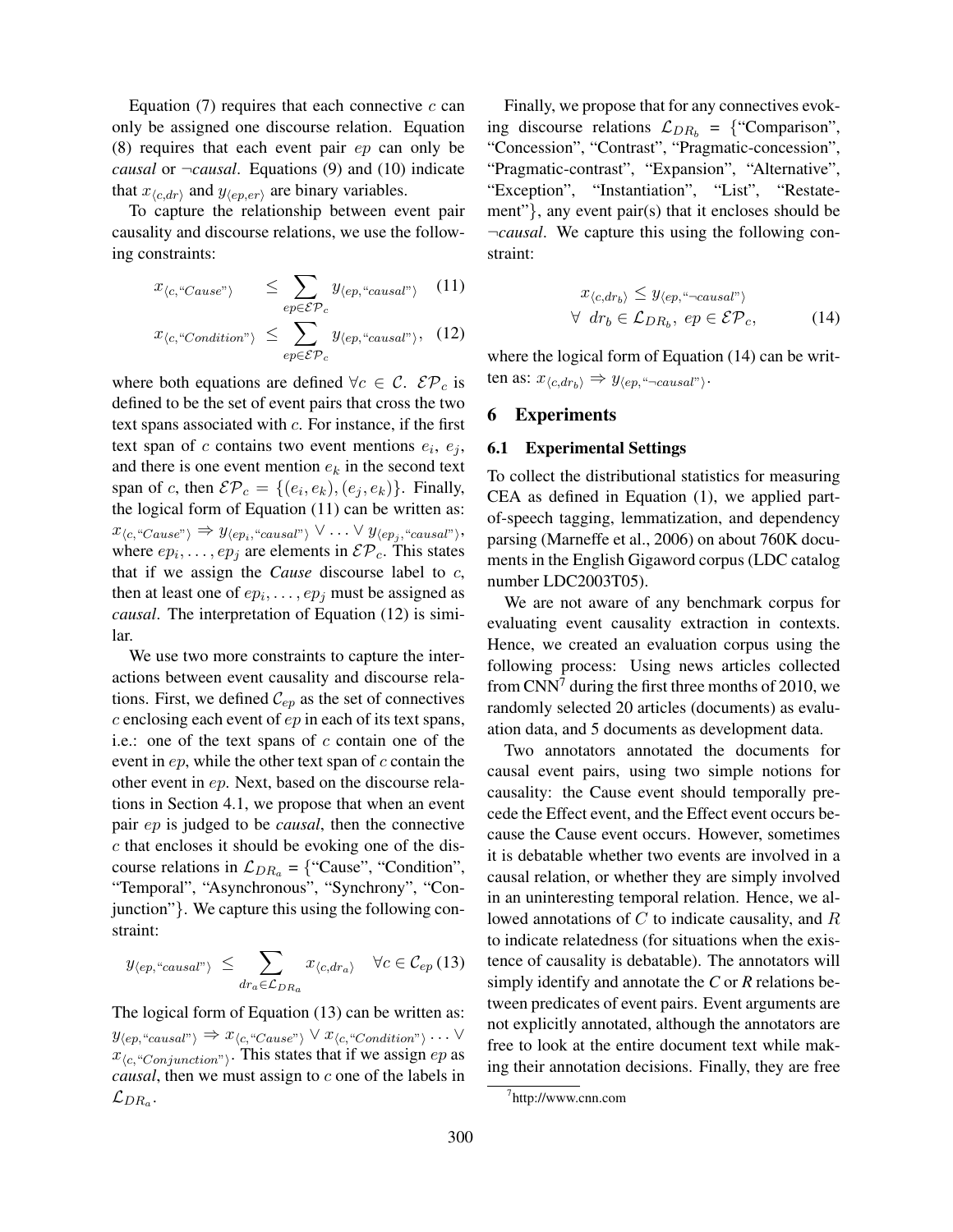| System                     | $Rec\%$ | $Pre\%$ | $F1\%$ |
|----------------------------|---------|---------|--------|
| $PMI_{pp}$                 | 26.6    | 20.8    | 23.3   |
| $ECD_{pp}$ & $PMI_{pa,aa}$ | 40.9    | 23.5    | 29.9   |
| <b>CEA</b>                 | 62.2    | 28.0    | 38.6   |
| $CEA+Discourse$            | 65.1    | 30.7    | 417    |

Table 2: Performance of baseline systems and our approaches on extracting *Causal* event relations.

| System                     | $Rec\%$ | $Pre\%$ | $F1\%$ |
|----------------------------|---------|---------|--------|
| $PMI_{pp}$                 | 27.8    | 24.9    | 26.2   |
| $ECD_{pp}$ & $PMI_{pa,aa}$ | 42.4    | 28.5    | 34 1   |
| <b>CEA</b>                 | 63.1    | 33.7    | 43.9   |
| <b>CEA+Discourse</b>       | 65.3    | 36.5    | 46.9   |

Table 3: Performance of the systems on extracting *Causal* and *Related* event relations.

to annotate relations between predicates that have any number of sentences in between and are not restricted to a fixed sentence window-size.

After adjudication, we obtained a total of 492  $C+R$  relation annotations, and 414 C relation annotations on the evaluation documents. On the development documents, we obtained 92  $C + R$  and 71  $C$ relation annotations. The annotators overlapped on 10 evaluation documents. On these documents, the first (second) annotator annotated 215 (199)  $C + R$ relations, agreeing on 166 of these relations. Together, they annotated 248 distinct relations. Using this number, their agreement ratio would be 0.67 (166/248). The corresponding agreement ratio for  $C$  relations is 0.58. These numbers highlight that causality identification is a difficult task, as there could be as many as  $N^2$  event pairs in a document  $(N$  is the number of events in the document). We plan to make this annotated dataset available soon.<sup>8</sup>

### 6.2 Evaluation

As mentioned in Section 5.1, to enable translating (the unbounded) CEA scores into binary *causal*, ¬*causal* predictions, we need to rescale or calibrate these scores to range in  $[0,1]$ . To do this, we first rank all the CEA scores of all event pairs in the development documents. Most of these event pairs will be ¬*causal*. Based on the relation annotations in these development documents, we scanned through



Figure 1: Precision of the top  $K$  causality  $C$  predictions.

this ranked list of scores to locate the CEA score *t* that gives the highest F1-score (on the development documents) when used as a threshold between *causal* vs ¬*causal* decisions. We then ranked all the CEA scores of all event pairs gathered from the 760K Gigaword documents, discretized all scores higher than *t* into *B* bins, and all scores lower than t into B bins. Together, these  $2B$  bins represent the range [0,1]. We used  $B = 500$ . Thus, consecutive bins represent a difference of 0.001 in calibrated scores.

To measure the causality between a pair of events  $e_i$  and  $e_j$ , a simple baseline is to calculate  $PMI(p^i, p^j)$ . Using a similar thresholding and calibration process to translate  $PMI(p^i, p^j)$  scores into binary causality decisions, we obtained a F1 score of 23.1 when measured over the causality  $C$  relations, as shown in the row  $PMI_{pp}$  of Table 2.

As mentioned in Section 2.1.2, Riaz and Girju  $(2010)$  proposed the  $ECD$  metric to measure causality between two events. Thus, as a point of comparison, we replaced  $s_{pp}$  of Equation (1) with  $ECD(a, b)$  of Equation (5), substituting  $a = p<sup>i</sup>$  and  $b = p<sup>j</sup>$ . After thresholding and calibrating the scores of this approach, we obtained a F1-score of 29.7, as shown in the row  $ECD_{pp} \& PMI_{pa,aa}$  of Table 2.

Next, we evaluated our proposed  $CEA$  approach and obtained a F1-score of 38.6, as shown in the row CEA of Table 2. Thus, our proposed approach obtained significantly better performance than the PMI baseline and the ECD approach. Next, we performed joint inference with the discourse relation predictions as described in Section 5 and obtained

<sup>8</sup> http://cogcomp.cs.illinois.edu/page/publication view/663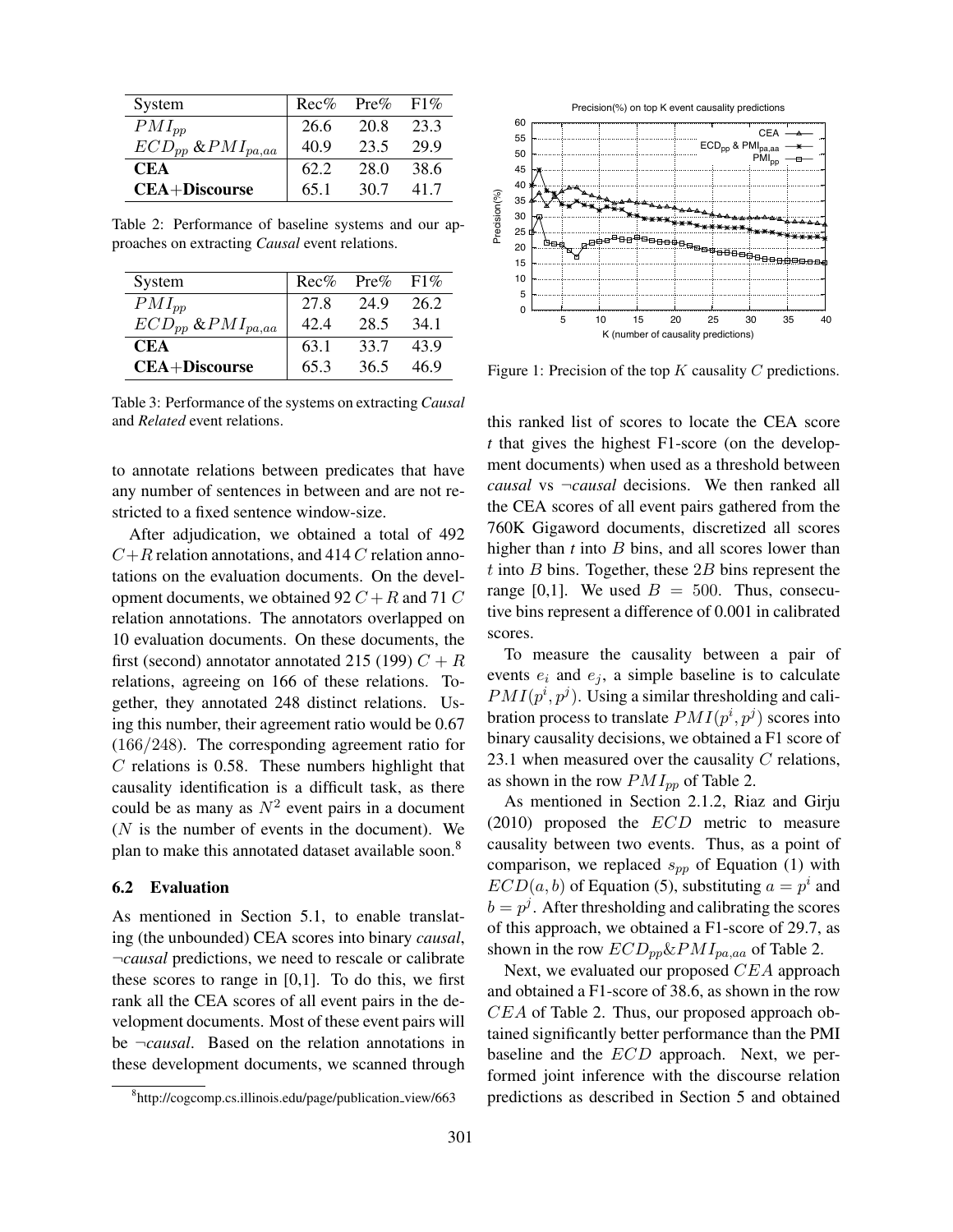an improved F1-score of 41.7. We note that we obtained improvements in both recall and precision. This means that with the aid of discourse relations, we are able to recover more causal relations, as well as reduce false-positive predictions.

Constraint Equations (11) and (12) help to recover causal relations. For improvements in precision, as stated in the last paragraph of Section 5.2, identifying other discourse relations such as "Comparison", "Contrast", etc., provides counterevidence to causality. Together with constraint Equation (14), this helps to eliminate false-positive event pairs as classified by CEA and contributes towards CEA+Discourse having a higher precision than CEA.

The corresponding results for extracting both causality and relatedness  $C + R$  relations are given in Table 3. For these experiments, the aim was for a more relaxed evaluation and we simply collapsed C and  $R$  into a single label.

Finally, we also measured the precision of the top K causality  $C$  predictions, showing the precision trends in Figure 1. As shown, CEA in general achieves higher precision when compared to  $PMI_{pp}$ and  $ECD_{pp} \& PMI_{pa,aa}$ . The trends for  $C + R$  predictions are similar.

Thus far, we had included both verbal and nominal predicates in our evaluation. When we repeat the experiments for  $ECD_{pp} \& PMI_{pa,aa}$  and  $CEA$ on just verbal predicates, we obtained the respective F1-scores of 31.8 and 38.3 on causality relations. The corresponding F1-scores for casuality and relatedness relations are 35.7 and 43.3. These absolute F1-scores are similar to those in Tables 2 and 3, differing by 1-2%.

### 7 Analysis

We randomly selected 50 false-positive predictions and 50 false-negative *causality* relations to analyze the mistakes made by CEA.

Among the false-positives (precision errors), the most frequent error type (56% of the errors) is that CEA simply assigns a high score to event pairs that are not causal; more knowledge sources are required to support better predictions in these cases. The next largest group of error (22%) involves events containing pronouns (e.g. "he", "it") as arguments. Applying coreference to replace these pronouns with their canonical entity strings or labeling them with semantic class information might be useful.

Among the false-negatives (recall errors), 23% of the errors are due to CEA simply assigning a low score to causal event pairs and more contextual knowledge seems necessary for better predictions. 19% of the recall errors arises from causal event pairs involving nominal predicates that are not in our list of event evoking noun types (described in Section 3). A related 17% of recall errors involves nominal predicates without any argument. For these, less information is available for CEA to make predictions. The remaining group (15% of errors) involves events containing pronouns as arguments.

### 8 Related Work

Although prior work in event causality extraction in context is relatively sparse, there are many prior works concerning other semantic aspects of event extraction. Ji and Grishman (2008) extracts event mentions (belonging to a predefined list of target event types) and their associated arguments. In other prior work (Chen et al., 2009; Bejan and Harabagiu, 2010), the authors focused on identifying another type of event pair semantic relation: event coreference. Chambers and Jurafsky (2008; 2009) chain events sharing a common (protagonist) participant. They defined events as verbs and given an existing chain of events, they predict the next likely event involving the protagonist. This is different from our task of detecting causality between arbitrary event pairs that might or might not share common arguments. Also, we defined events more broadly, as those that are triggered by either verbs or nouns. Finally, although our proposed CEA metric has resemblance the ECD metric in (Riaz and Girju, 2010), our task is different from theirs and our work differs in many aspects. They focused on building a dataset of causal text spans, whereas we focused on identifying causal relations between events in a given text document. They considered text spans headed by verbs while we considered events triggered by both verbs and nouns. Moreover, we combined event causality prediction and discourse relation prediction through a global inference procedure to further improve the performance of event causality prediction.